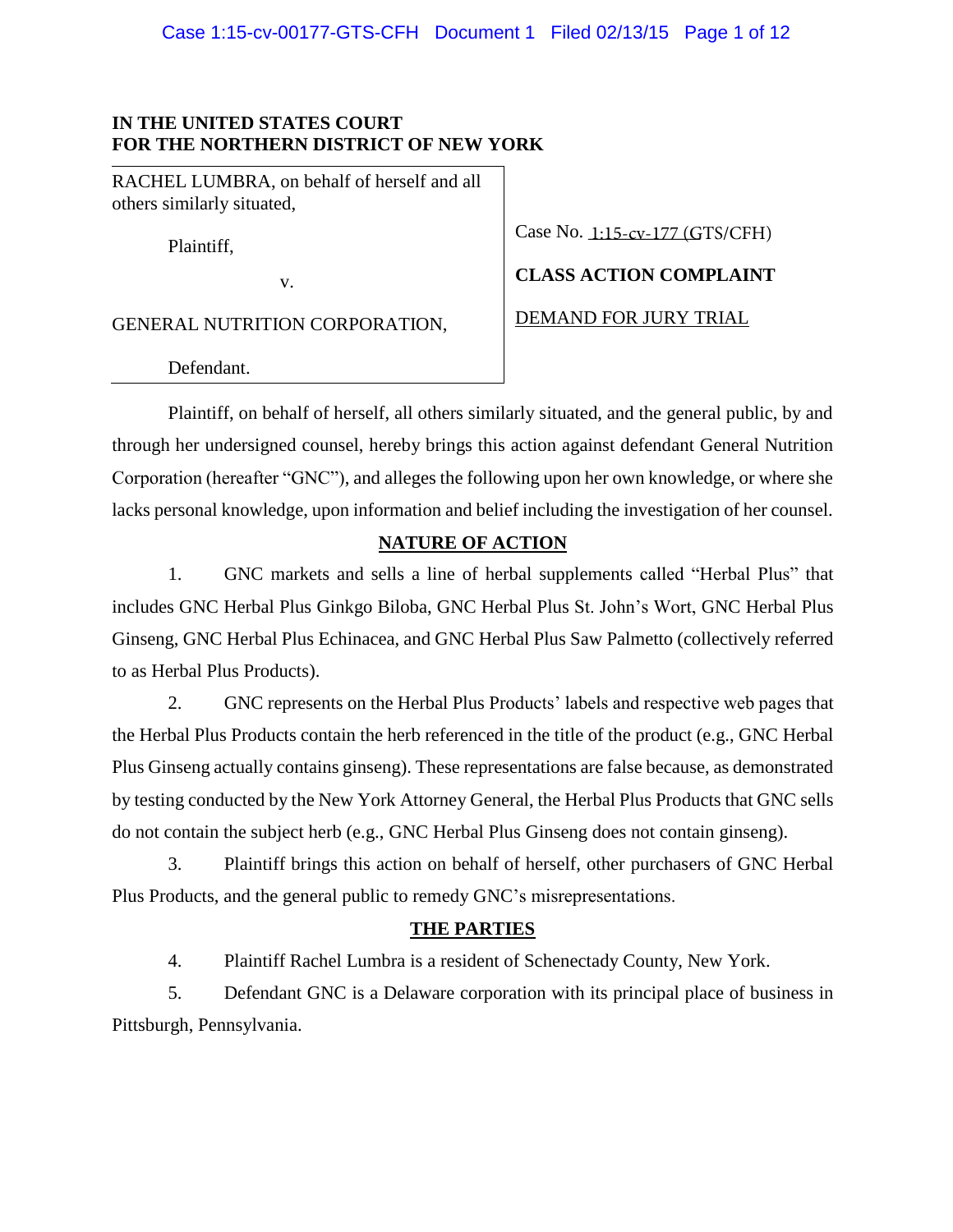### **JURISDICTION AND VENUE**

6. This Court has jurisdiction over this action pursuant to the Class Action Fairness Act, 28 U.S.C. § 1332(d)(2)(A), because the matter in controversy exceeds the sum or value of \$5,000,000 exclusive of interest and costs, and at least one member of the class of plaintiffs is a citizen of a State different from GNC. In addition, more than two-thirds of the members of the class reside in states other than the state in which GNC is a citizen and in which this case is filed, and therefore any exceptions to jurisdiction under 28 U.S.C. § 1332(d) do not apply.

7. The Court has personal jurisdiction over GNC because GNC advertises, markets, distributes, offers for sale, and sells goods to consumers in New York and the United States, transacts business in New York, including without limitation through extensive on-the-shelf presence in New York and online marketing intended to reach consumers in New York. Moreover, GNC has sufficient purposeful, systematic, and continuous minimum contacts with the various states of the United States, including New York, and has sufficiently availed itself of the markets of various states of the United States, including New York, to render the exercise of personal jurisdiction by this Court permissible.

8. Venue is proper in this judicial district because a substantial portion of the acts forming the basis for the claims occurred in this district, plaintiff is a resident of this district, and GNC transacts substantial business generally and is headquartered in this district.

## **FACTS**

#### **A. Ginkgo Biloba**

9. GNC markets and sells GNC Herbal Plus Ginkgo Biloba as an herbal supplement that "May Support Mental Sharpness." GNC further states that its Herbal Plus Ginkgo Biloba may assist with eyes and vision, healthy aging, heart and circulatory health, and brain health. On the "supplement facts", GNC states that its Herbal Plus Ginkgo Biloba contains 60mg of ginkgo biloba leaf extract in a single capsule. Plaintiff purchased and used GNC Herbal Plus Ginkgo Biloba based on defendant's representations that the product contained ginkgo biloba and that it could assist in supporting mental sharpness (and also support the immune system).

10. According to testing conducted by the New York State Attorney General, GNC's Ginkgo Biloba does not contain ginkgo biloba, but instead contains undisclosed "filler" ingredients, specifically rice, spruce, and asparagaceae.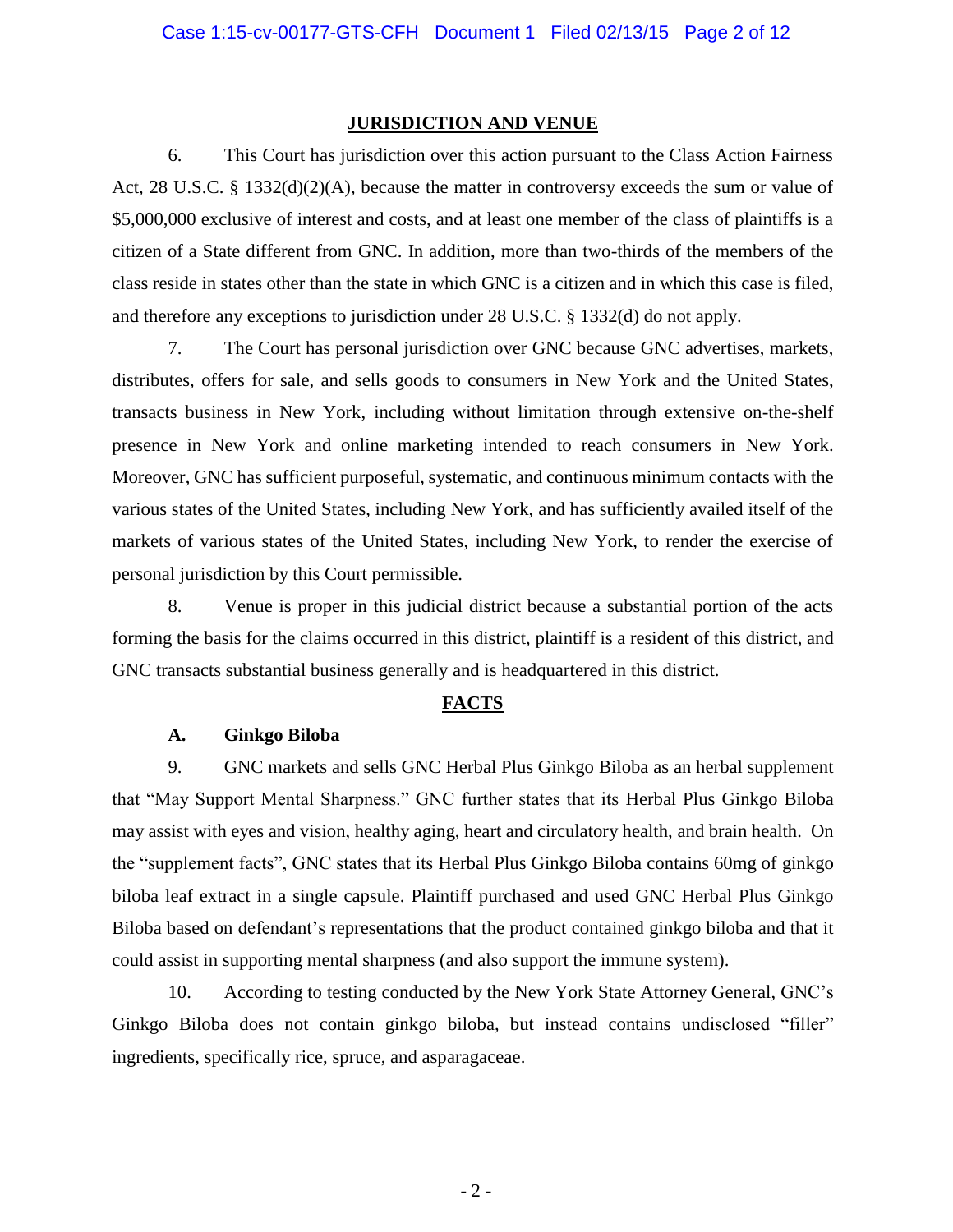## Case 1:15-cv-00177-GTS-CFH Document 1 Filed 02/13/15 Page 3 of 12

11. GNC's marketing and sale of Herbal Plus Ginkgo Biloba is false and misleading, because GNC falsely represents that the product contains ginkgo biloba and that the product therefore may provide the health benefits that defendant claims as noted above, including mental sharpness.

12. Even if GNC's Herbal Plus Ginkgo Biloba contained ginkgo biloba, GNC's related health benefit claims would still be false or misleading because scientific evidence shows ginkgo biloba is not efficacious in improving mental sharpness and cognitive functioning, improving eyes and vision, or assisting with healthy aging, heart and circulatory health, or brain health.

## **B. Ginseng**

13. GNC markets and sells GNC Herbal Plus Panax Ginseng as an herbal supplement that is "used to support vitality and overall well-being." GNC further states that its Herbal Plus Ginseng may help promote diabetic nutrition, fitness, and improve the immune system. On the "supplement facts", GNC states that its Herbal Plus Ginseng contains 600mg of ginseng in a single capsule. On its website relating to its ginseng product, GNC represents that the product contains "No Wheat." Plaintiff purchased and used GNC Herbal Plus Ginseng based on defendant's representations that the product contained ginseng and that it could support vitality and improve the immune system.

14. According to testing conducted by the New York State Attorney General, GNC's Ginseng does not contain ginseng, but instead contains undisclosed "filler" ingredients, specifically oryza, dracaena, pinus strobus, wheat/grass, and citrus.

15. GNC's marketing and sale of Herbal Plus Panax Ginseng is false and misleading, because GNC falsely represents that the product contains ginseng and that the product therefore may provide the health benefits that defendant claims as noted above, including supporting vitality and improving the immune system (and further, that the product contains no wheat.

16. Even if GNC's Herbal Plus Ginseng contained ginseng, GNC's related health benefit claims would still be false or misleading because scientific evidence shows ginseng is not efficacious in improving vitality or overall well-being, diabetic nutrition, fitness or improving the immune system.

## **C. Echinacea**

17. GNC sells GNC Herbal Plus Echinacea & Vitamin C as an herbal supplement that supports "the immune system and protects against cell-damaging free radicals", and also sells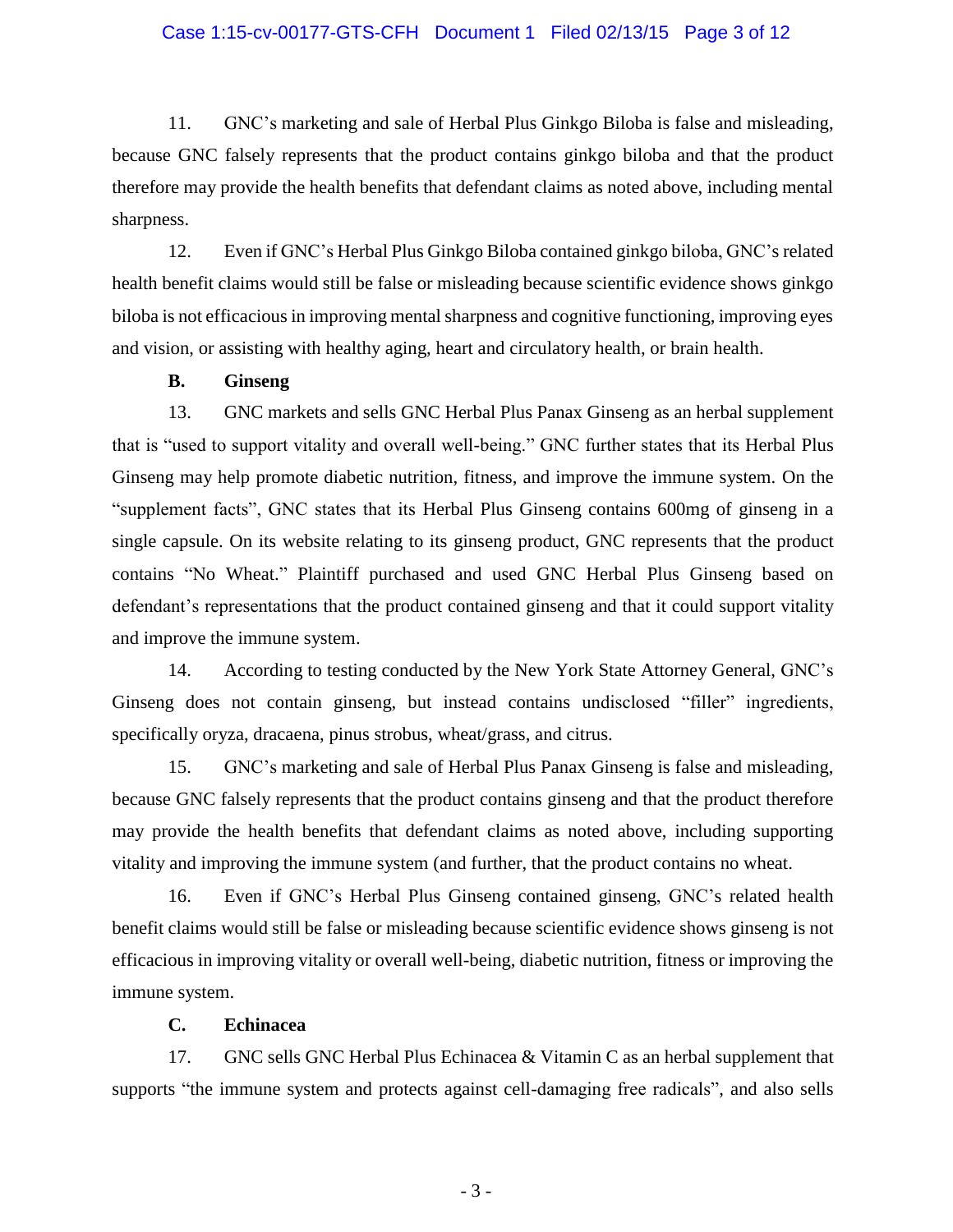#### Case 1:15-cv-00177-GTS-CFH Document 1 Filed 02/13/15 Page 4 of 12

GNC Herbal Plus Echinacea Purpurea as an herbal supplement that "supports natural resistance." On the "supplement facts," GNC states that the Herbal Plus Echinacea  $\&$  Vitamin C contains 400mg of Echinacea purpurea Root Extract and 100 mg of echinacea anguistifolia root extract (and 60 mg of Vitamin C) in a single capsule, and that its Herbal Plus Echinacea Purpurea contains 400mg of echinacea purpurea Herb in a single capsule. Plaintiff purchased and used GNC's Herbal Plus Echinacea & Vitamin C based on defendant's representations that the product contained echinacea and that it would support the immune system.

18. According to testing conducted by the New York State Attorney General, GNC's Echinacea does not contain echinacea, but instead contains undisclosed "filler" ingredients, specifically pinus or ranunculaceae (a family of flowering plants, unrelated to Echinacea).

19. GNC's marketing and sale of Herbal Plus Echinacea products is false and misleading, because GNC falsely represents that the products contain echinacea and that the products therefore may provide the health benefits that defendant claims as noted above, including supporting the immune system and natural resistance.

20. Even if GNC's Herbal Plus Echinacea products contained echinacea, GNC's related health benefit claims would still be false or misleading because scientific evidence shows echinacea is not efficacious in improving the immune system and supporting natural resistance.

## **D. St. Johns' Wort**

21. GNC markets and sells GNC Herbal Plus St. John's Wort as an herbal supplement that "promotes positive mood balance." GNC further states that its Herbal Plus St. John's Wort may help promote general well-being, and assist with stress and mood health, skin care, brain health, immune system, and menopause. On the "supplement facts", GNC states that its Herbal Plus St. John's Wort contains 300mg of St. John's wort herb extract in a single capsule. GNC further states: "This active ingredient is considered by science to be the key ingredient responsible for the herb's health benefits."

22. According to testing conducted by the New York State Attorney General, GNC's St. John's Wort does not contain St. John's wort, but instead contains undisclosed "filler" ingredients, specifically allium, oryza, and a tropical houseplant known as dracaena.

23. GNC's marketing and sale of Herbal Plus St. John's Wort is false and misleading, because GNC falsely represents that the product contains St. John's wort and that the product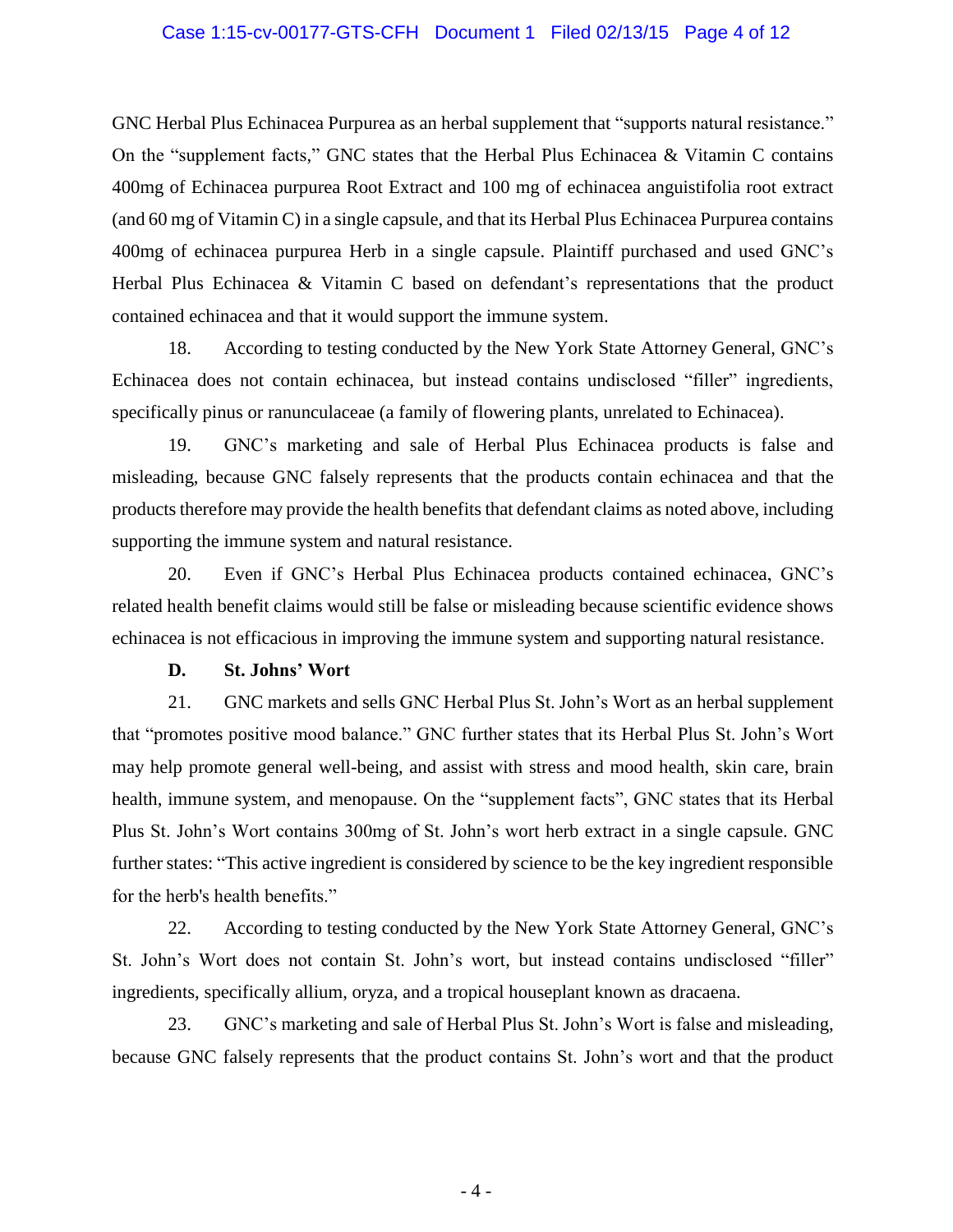## Case 1:15-cv-00177-GTS-CFH Document 1 Filed 02/13/15 Page 5 of 12

therefore provides the health benefits that defendant claims as noted above, including promoting positive mood balance.

24. Even if GNC's Herbal Plus St. John's Wort contained St. John's wort, GNC's related health benefit claims would still be false or misleading because scientific evidence shows St. John's wort is not efficacious in promoting a positive mood, general well-being, or assisting with stress and mood health, skin care, brain health, immune system, and menopause.

## **E. Saw Palmetto**

25. GNC sells GNC Herbal Plus Saw Palmetto Extract and GNC Herbal Plus Saw Palmetto Berries as herbal supplements that "support<sup>[]</sup> healthy prostate function." On the "supplement facts", GNC states that its Herbal Plus Saw Palmetto Extract contains 160mg of saw palmetto berries extract in a single capsule, and that its Herbal Plus Saw Palmetto Berries contains 540mg of saw palmetto berry in a single capsule.

26. According to testing conducted by the New York State Attorney General, GNC's Saw Palmetto does not contain saw palmetto, but instead contains undisclosed "filler" ingredients, specifically asparagaceae and oryza, and only when certain of the tests identified any DNA at all (most of the tests of the saw palmetto showed no plant DNA).

27. GNC's marketing and sale of Herbal Plus Saw Palmetto products is false and misleading, because GNC falsely represents that the products contain saw palmetto and that the products therefore provide the health benefits that defendant claims as noted above, namely supporting healthy prostate function.

28. Even if GNC's Herbal Plus Saw Palmetto products contained saw palmetto, GNC's related health benefit claims would still be false or misleading because scientific evidence shows saw palmetto is not efficacious in supporting healthy prostate function.

## **F. GNC Was Instructed to Cease-And-Desist Its Sales of the Herbal Plus Products**

29. As a result of the testing noted above, the New York State Attorney General sent a cease-and-desist letter to GNC demanding that it cease selling the Herbal Plus Products. In the letter, the Attorney General characterized GNC's Herbal Plus Products as "contaminated or substituted products." He further states that GNC "is not providing the public with authentic products without substitution, contamination or fillers." The Attorney General also noted the questionable history of the herbal supplement market by pointing out that, as shown in its recent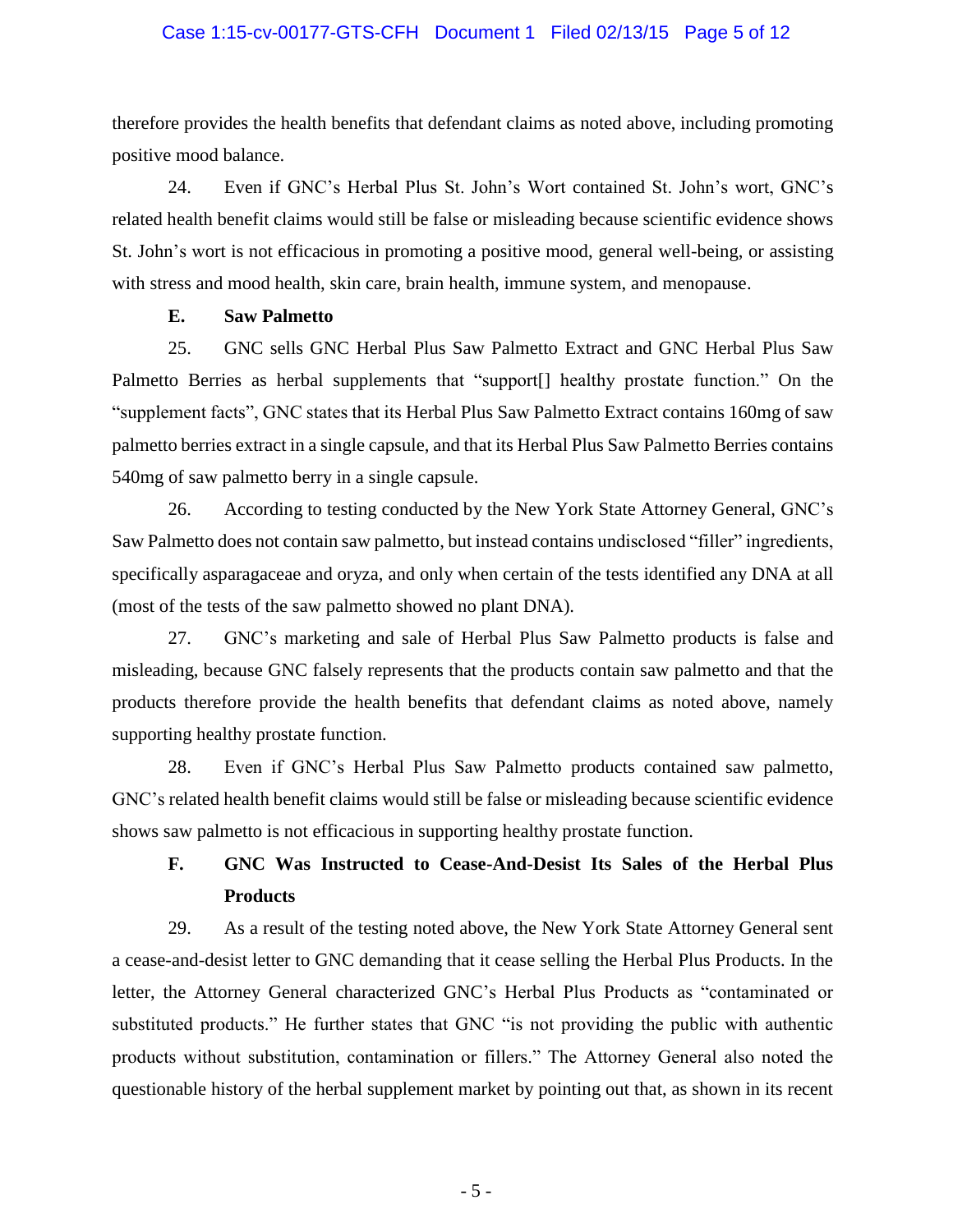## Case 1:15-cv-00177-GTS-CFH Document 1 Filed 02/13/15 Page 6 of 12

testing, "the industry has failed to clean up its practices." As a result of this letter, GNC agreed to stop selling its Herbal Plus Products in any New York store at the present time.

## **PLAINTIFF'S RELIANCE & INJURIES**

30. Plaintiff purchased and used GNC Herbal Plus Ginkgo Biloba, Herbal Plus Ginseng, and Herbal Plus Echinacea & Vitamin C, relying on GNC's claims that those products contained the ingredients on the label, namely ginkgo biloba, ginseng, and echinacea. Plaintiff also purchased and used these products in reliance on the health benefits that defendant represented are provided by these products, namely that the ginkgo biloba provides for improved mental sharpness, the ginseng supports vitality, and the echinacea supports an improved immune system.

31. Defendant's representations regarding the ingredients and health benefits of its Herbal Plus Products were false and misleading, and had the capacity, tendency, and likelihood to confuse or confound plaintiff and other consumers acting reasonably.

32. Plaintiff paid more for the GNC Herbal Plus Products than she otherwise would have absent these statements. In fact, because the Herbal Plus Products do not contain the ingredients stated on the label and therefore do not provide the promised health benefits, their true value was zero, and absent defendant's false and misleading representations, plaintiff would not have purchased these products at all at any price.

33. Plaintiff and the putative class sustained legally cognizable injury in the form of lost money as a result of GNC's misrepresentations, at least in the amount of their purchases.

#### **CLASS ACTION ALLEGATIONS**

34. Pursuant to Federal Rule of Civil Procedure 23, plaintiff seeks to represent a class of all persons in New York who purchased the GNC Herbal Plus Products for personal, family, or household use, and not for resale.

35. The members in the proposed class are so numerous that individual joinder of all members is impracticable, and the disposition of the claims of all class members in a single action will provide substantial benefits to the parties and Court.

36. Questions of law and fact common to plaintiff and the class include, but are not limited to the following:

a. Whether the Herbal Plus Ginkgo Biloba product contains ginkgo biloba;

b. Whether the Herbal Plus Ginseng product contains ginseng.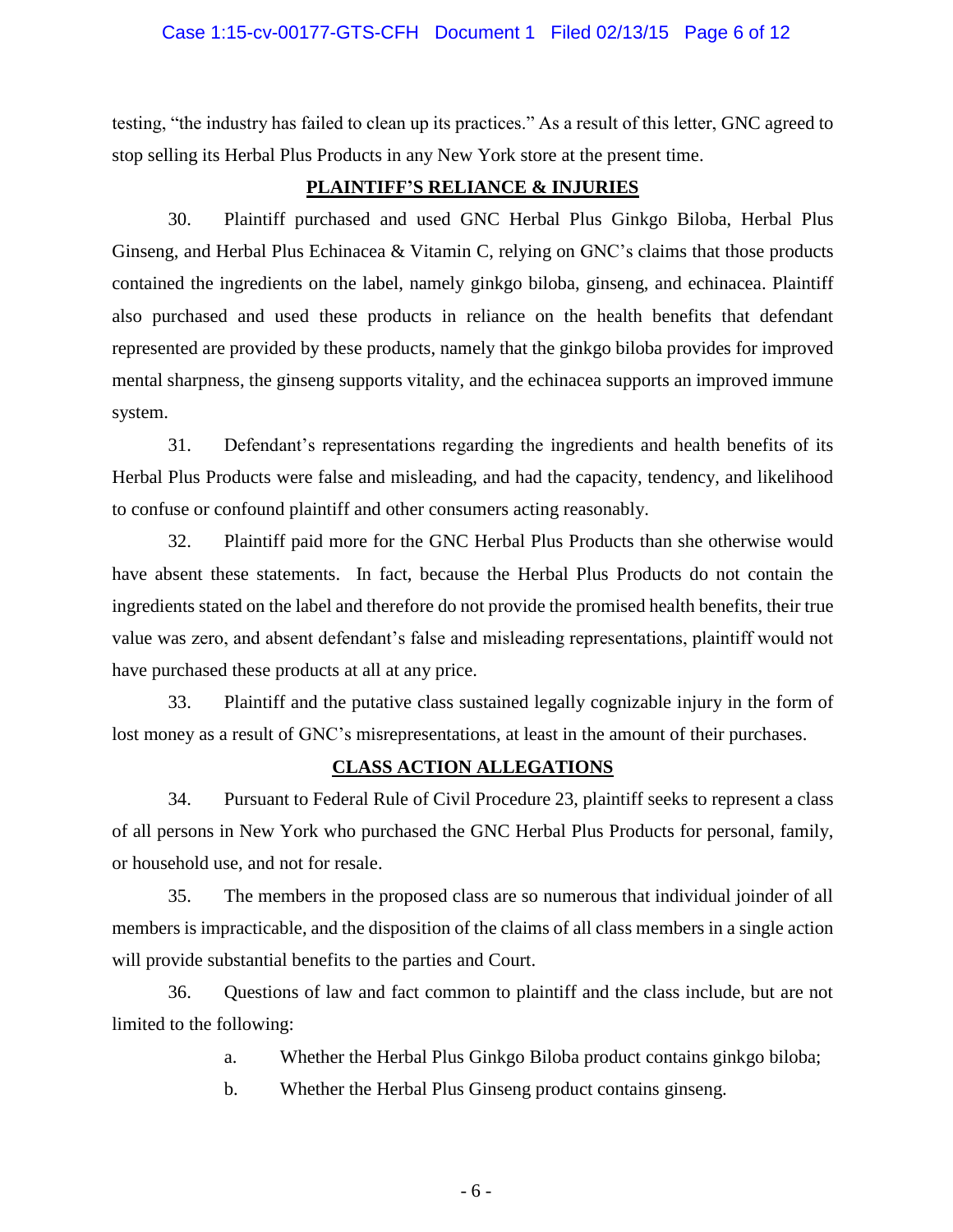- c. Whether the Herbal Plus Echinacea products contains echinacea;
- d. Whether the Herbal Plus St. John's Wort product contains St. John's wort;
- e. Whether the Herbal Plus Saw Palmetto products contain saw palmetto;
- f. Whether the Herbal Plus Products provide the health benefits touted by defendant;
- g. Whether GNC's marketing of the Herbal Plus Products had the capacity, tendency, or likelihood of confusing or confounding ordinary consumers acting reasonably;
- h. Whether GNC marketed and sold the Herbal Plus Products knowing that its representations were likely to confuse and deceive reasonable consumers;
- i. The proper equitable and injunctive relief;
- j. The proper amount of actual or compensatory damages;
- k. The proper amount of restitution or disgorgement;
- l. The proper amount of punitive damages; and
- m. The proper amount of reasonable litigation expenses and attorneys' fees.

37. Plaintiff's claims are typical of class members' claims in that they are based on the same underlying facts, events, and circumstances relating to GNC's conduct.

38. Plaintiff will fairly and adequately represent and protect the interests of the class, has no interests incompatible with the interests of the class, and has retained counsel competent and experienced in class action litigation.

39. Class treatment is superior to other options for resolution of the controversy because the relief sought for each class member is small such that, absent representative litigation, it would be infeasible for class members to redress the wrongs done to them.

40. Questions of law and fact common to the class predominate over any questions affecting only individual class members.

41. As a result of the foregoing, class treatment is appropriate under Fed. R. Civ. P.  $23(a)$ , (b)(2), and (b)(3).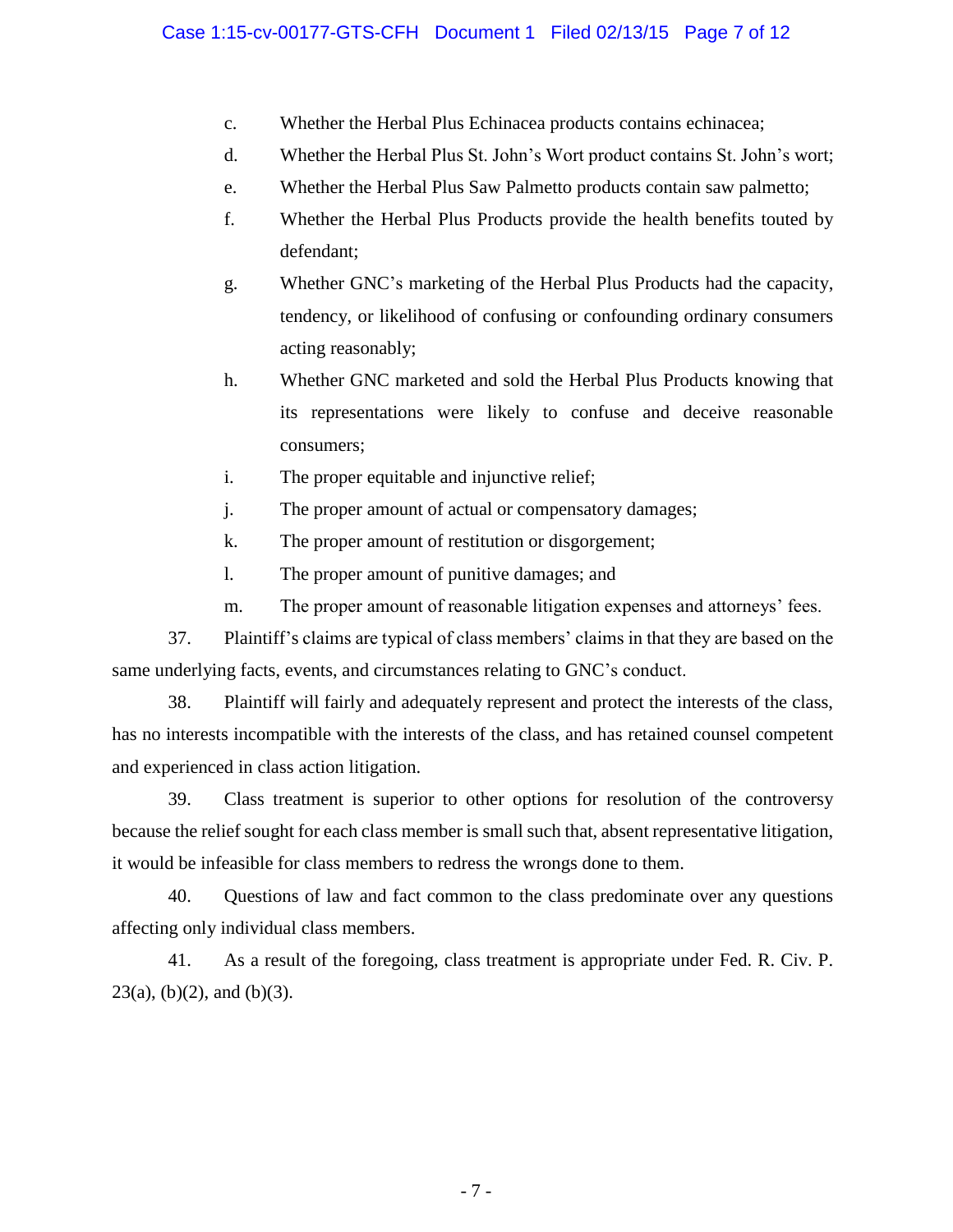## **FIRST CAUSE OF ACTION UNFAIR AND DECEPTIVE BUSINESS PRACTICES, N.Y. GEN. BUS. L. § 349**

42. Plaintiff realleges and incorporates the allegations elsewhere in the Complaint as if fully set forth herein.

43. GNC's conduct constitutes deceptive acts or practices or false advertising in the conduct of business, trade or commerce or in the furnishing of services in New York which affects the public interest under N.Y. Gen. Bus. L. § 349.

44. As alleged herein, by advertising, marketing, distributing, and selling the Herbal Plus Products to plaintiff and other class members with false or misleading claims and representations, GNC engaged in, and continues to engage in, deceptive acts and practices in violation of N.Y. Gen. Bus. L. § 349.

45. GNC's conduct was materially misleading to plaintiff and the class.

46. During the class period, GNC carried out a plan, scheme and course of conduct that was consumer oriented.

47. As a direct and proximate result of GNC's violation of N.Y. Gen. Bus. L. § 349, plaintiff and the class were injured and suffered damages.

48. The injuries to plaintiff and the class were foreseeable to GNC and therefore GNC's actions were unconscionable and unreasonable.

49. GNC is liable for damages sustained by plaintiff and the class to the maximum extent allowable under N.Y. Gen. Bus. L. § 349.

50. Pursuant to N.Y. Gen. Bus. L. § 349 (h), plaintiff and the class seek an Order enjoining GNC from continuing to engage in unfair and deceptive practices including those set forth herein.

## **SECOND CAUSE OF ACTION**

## **FALSE ADVERTISING**

## **N.Y. GEN. BUS. L. § 350**

51. Plaintiff realleges and incorporates the allegations elsewhere in the Complaint as if fully set forth herein.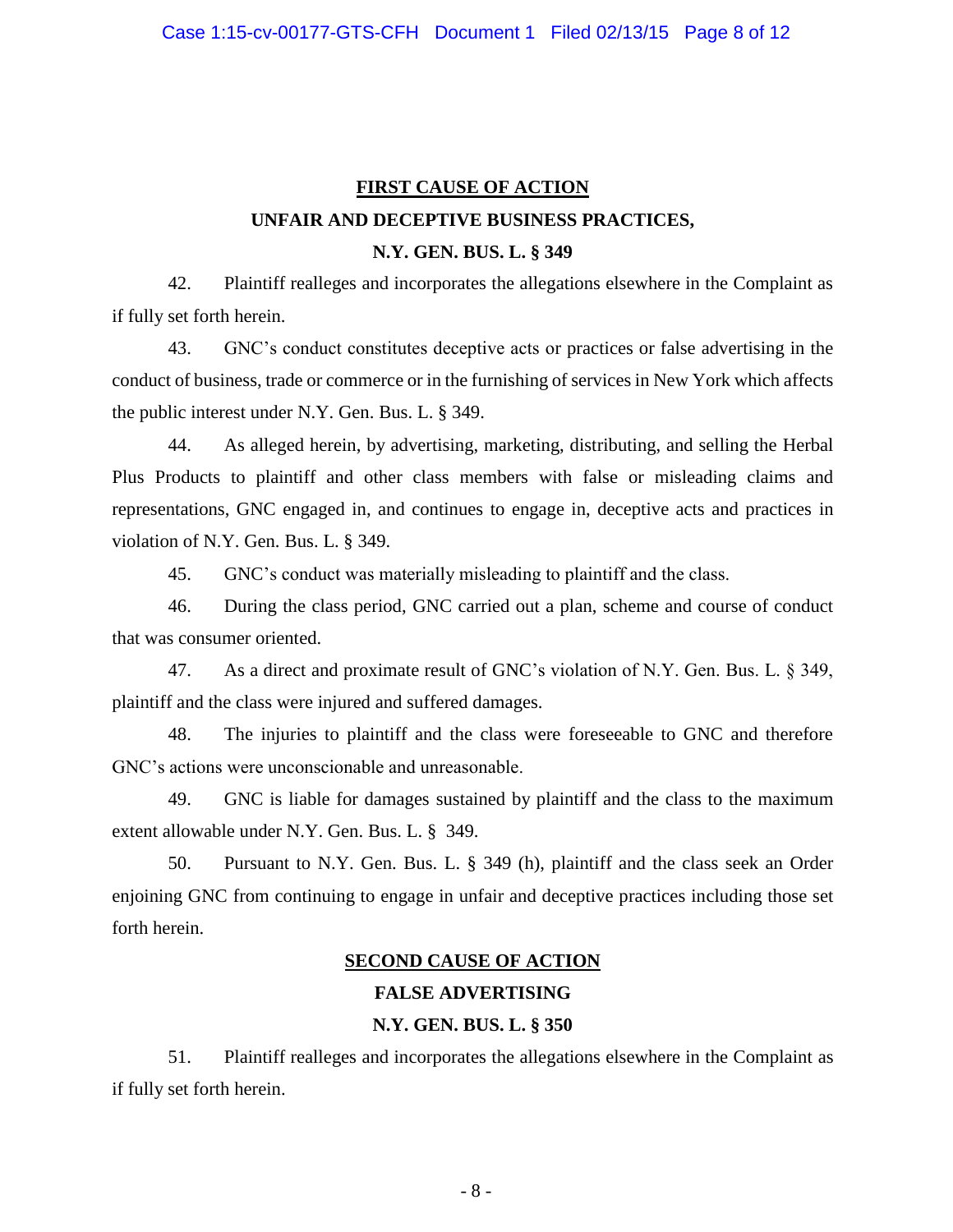## Case 1:15-cv-00177-GTS-CFH Document 1 Filed 02/13/15 Page 9 of 12

52. GNC has engaged and is engaging in consumer-oriented conduct which is deceptive or misleading in a material way, constituting false advertising in the conduct of any business, trade, or commerce, in violation of N.Y. Gen. Bus. L. § 350.

53. As a result of GNC's false advertising, plaintiff and the class have suffered and continue to suffer substantial injury, including damages, which would not have occurred but for the false and deceptive advertising, and which could continue to occur unless GNC is permanently enjoined by this Court.

#### **THIRD CAUSE OF ACTION**

## **BREACH OF EXPRESS WARRANTY OF DESCRIPTION**

54. Plaintiff realleges and incorporate the allegations elsewhere in the Complaint as if fully set forth herein.

55. In selling the Herbal Plus Products Products to plaintiff and the class, GNC expressly described and affirmed as a fact or promise to plaintiff and other buyers that these products contained the described ingredients, namely ginkgo bilboa, ginseng, echinacea, St. John's wort, and saw palmetto, and that they provided the described health benefits derived therefrom, such as mental sharpness, vitality, supporting immune system, promoting positive mood, and supporting healthy prostate function.

56. These affirmations of fact or promises relate to the goods and became part of the basis of the bargain for the purchase of these products, and created an express warranty created by GNC that the goods conformed to the affirmation or promise.

57. GNC breached this warranty of affirmation, promise and description because the Herbal Plus Products do not contain the ingredients described and therefore do not provide the benefits described.

58. Plaintiff and the class suffered injury as a result of GNC's breach in that they paid money for a product that did not adequately contain ingredients and provide benefits as affirmed, promised and described.

#### **FOURTH CAUSE OF ACTION**

## **BREACH OF IMPLIED WARRANTY OF MERCHANTABILITY**

59. Plaintiff realleges and incorporate the allegations elsewhere in the Complaint as if fully set forth herein.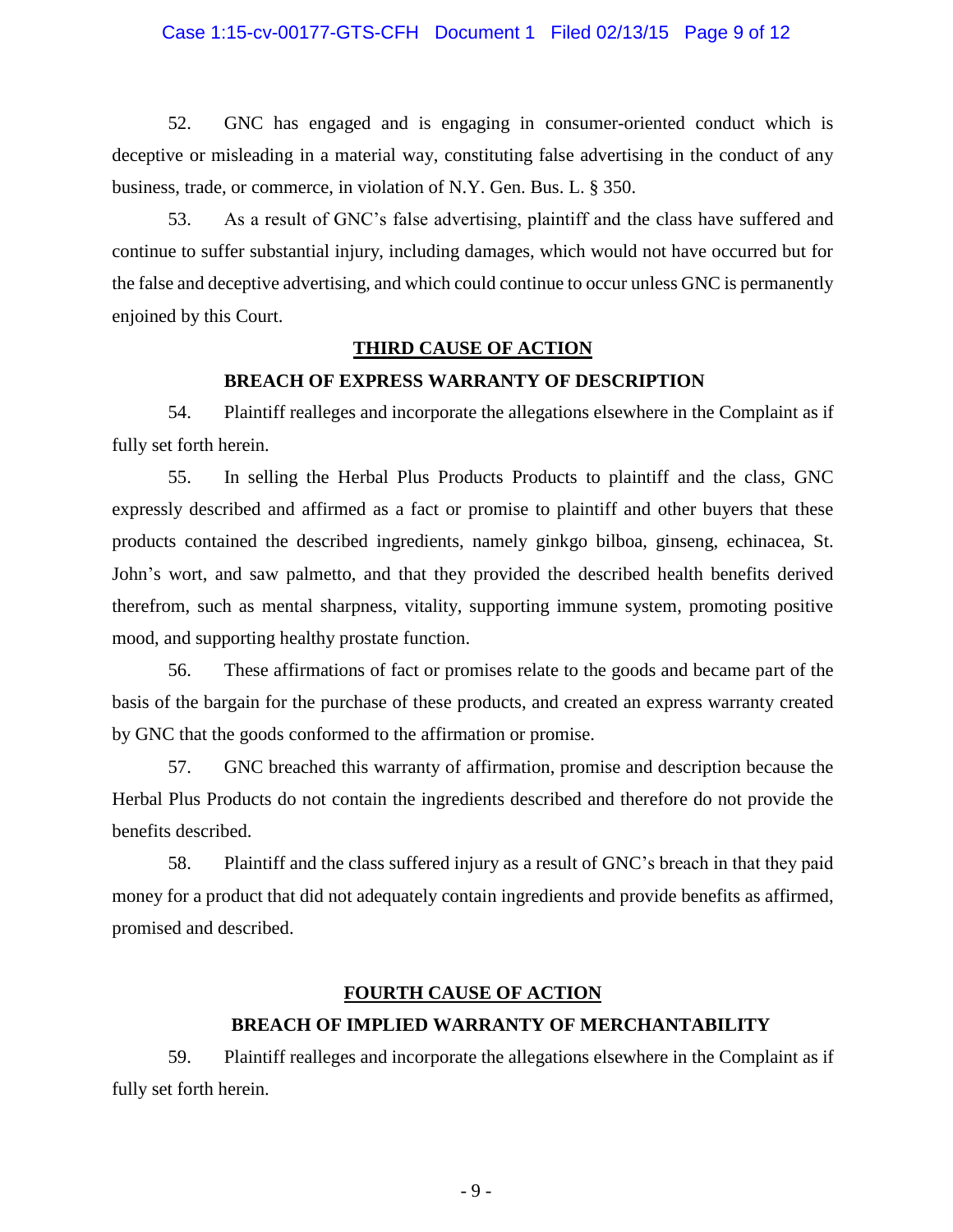## Case 1:15-cv-00177-GTS-CFH Document 1 Filed 02/13/15 Page 10 of 12

60. In selling the Herbal Plus Products to plaintiff and the class, GNC impliedly warranted that the goods sold were merchantable, but the Herbal Plus Products Products do not contain the ingredients listed on their labels to provide any health benefits touted by GNC.

61. Plaintiff and the class suffered injury as a result of GNC's breach in that they paid money for a product that does contain the ingredients represented and does not provide the benefits advertised.

## **FIFTH CAUSE OF ACTION UNJUST ENRICHMENT**

62. Plaintiff realleges and incorporates the allegations elsewhere in the Complaint as if fully set forth herein.

63. By means of its material misrepresentations as set forth herein, GNC induced plaintiff and the class to purchase the Herbal Plus Products.

64. As a consequence of this misconduct, plaintiff and the class spent money they would not otherwise have been willing to spend absent the misrepresentations by GNC.

65. By virtue of the foregoing, GNC has been unjustly enriched in an amount to be determined with respect to plaintiff and the class, to the extent that GNC received and kept revenues collected from the sale of the Herbal Plus Products, which GNC would not have received absent its misrepresentations.

## **SIXTH CAUSE OF ACTION RESTITUTION**

66. Plaintiff realleges and incorporate the allegations elsewhere in the Complaint as if fully set forth herein.

67. By virtue of deceptive and unlawful business practices, GNC charged and received payment for the Herbal Plus Products. GNC should not be permitted to retain those payments in equity and good conscience, as those payments were obtained in contravention of the law. To permit GNC to retain those payments would wrongfully and inequitably confer a benefit upon GNC at the expense of plaintiff and the class, and therefore restitution to plaintiff and the class is warranted.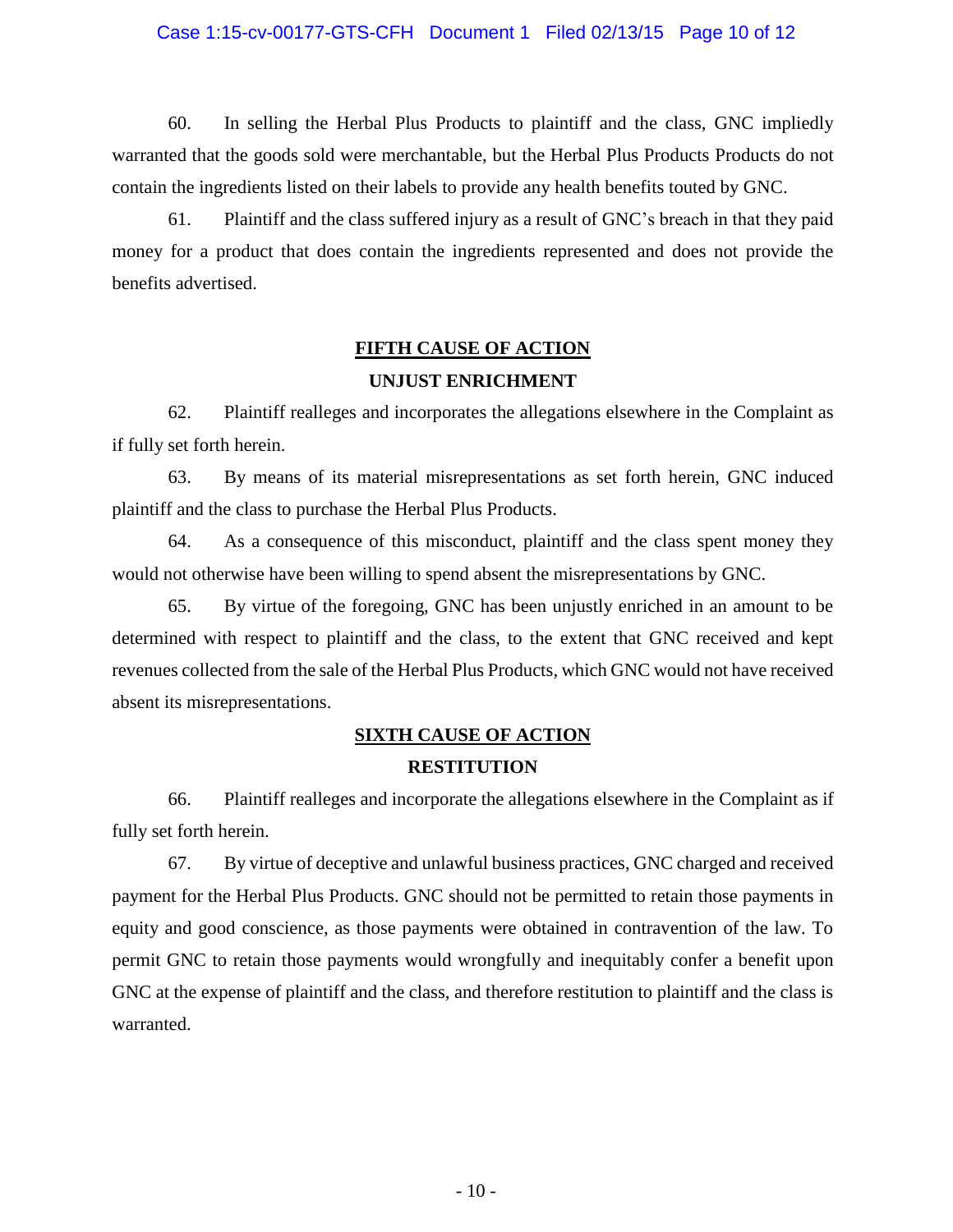## **PRAYER FOR RELIEF**

68. Wherefore, plaintiff, on behalf of herself, all others similarly situated and the general public, prays for judgment against GNC as to each and every cause of action, including:

- A. An Order declaring this action to be a proper class action, appointing plaintiff and her counsel to represent the class, and requiring GNC to bear the costs of class notice;
- B. An Order enjoining GNC from selling the Herbal Plus Products in a false or misleading manner, and in any manner that otherwise violates federal and state regulations;
- C. An Order requiring GNC to engage in a corrective advertising campaign and engage in any further appropriate affirmative injunctive relief, such as recalling existing product;
- D. An Order awarding declaratory relief, and any further retrospective or prospective injunctive relief permitted by law or equity, including enjoining GNC from continuing the unlawful practices alleged herein, and injunctive relief to remedy GNC's past conduct;
- E. An Order requiring GNC to pay to the nationwide class restitution to restore all funds acquired by means of any act or practice declared by this Court to be an unlawful, unfair, or fraudulent business act or practice, untrue or misleading advertising, or a violation of New York law;
- F. An Order requiring GNC to disgorge or return all monies, revenues, and profits obtained by means of any wrongful or unlawful act or practice;
- G. An Order requiring GNC to pay all actual and statutory damages permitted under the causes of action alleged herein;
- H. An Order requiring GNC to pay treble actual damages if the Court deems it proper;
- I. An Order requiring GNC to pay punitive damages on any causes of action so allowable if plaintiff proves GNC's conduct was knowing, willful, malicious, oppressive, or reckless;
- J. An Order awarding attorneys' fees and costs to plaintiff and the class;
- K. An Order awarding pre-and post-judgment interest on any monetary award or judgment; and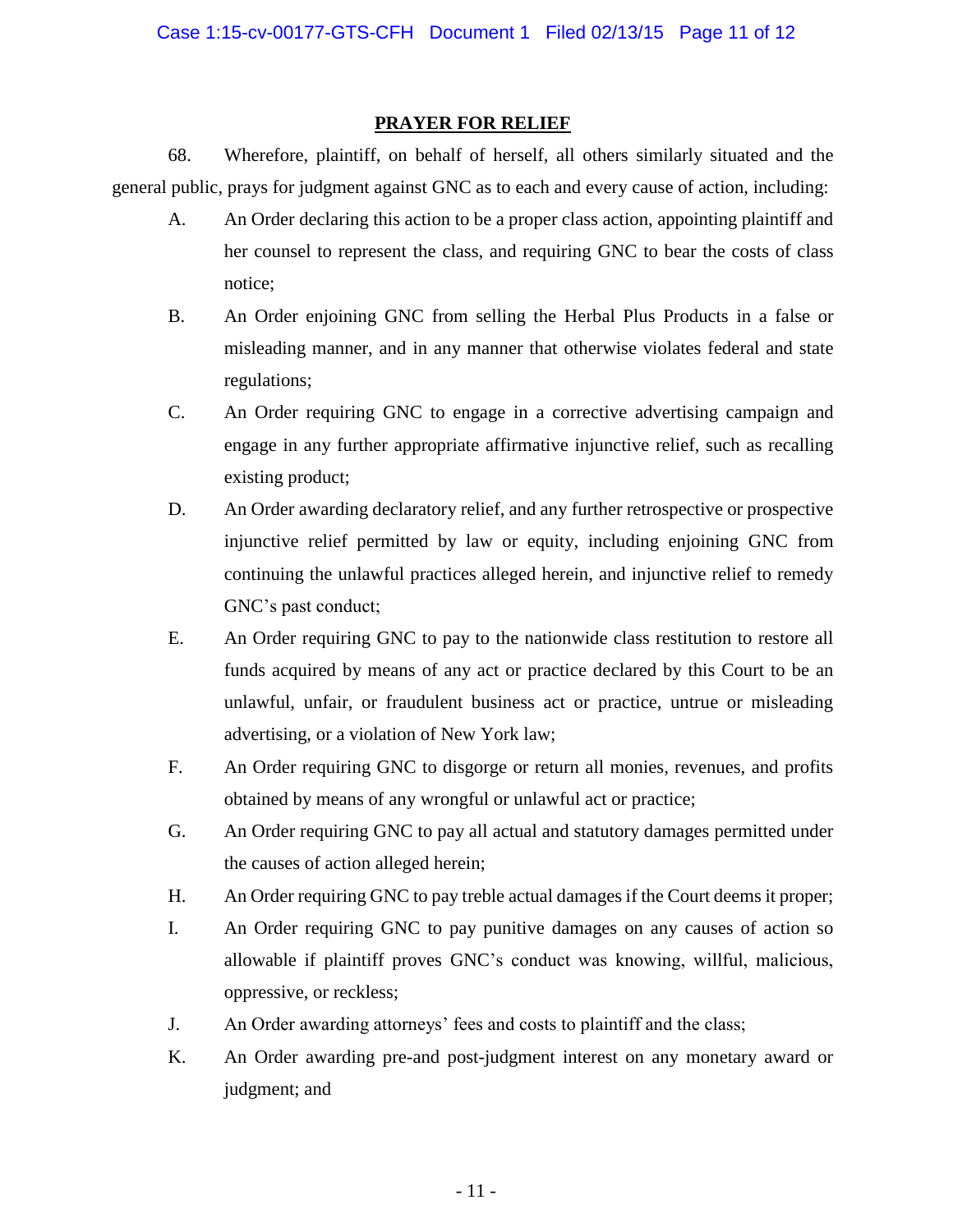L. An Order providing for all other such equitable relief as may be just and proper.

## **JURY DEMAND**

Plaintiff hereby demands a trial by jury on all issues so triable.

Dated: February 12, 2015 / Andrew P. Saulitis/

By: Andrew P. Saulitis (SBN 1702950) *apslaw@msn.com* **LAW OFFICES OF ANDREW P. SAULITIS P.C.** 40 Wall Street – 37th Floor New York, New York 10005 Phone: (212) 459-0900 Fax: (646) 219-3066

## **THE LAW OFFICE OF JACK FITZGERALD, PC**

THOMAS A. CANOVA (SBN 2108119) *tom@jackfitzgeraldlaw.com* JACK FITZGERALD (SBN 4294401) *jack@jackfitzgeraldlaw.com* Hillcrest Professional Building 3636 Fourth Avenue, Suite 202 San Diego, California 92103 Phone: (619) 692-3840 Fax: (619) 362-9555

*Attorneys for Plaintiff and the Proposed Class*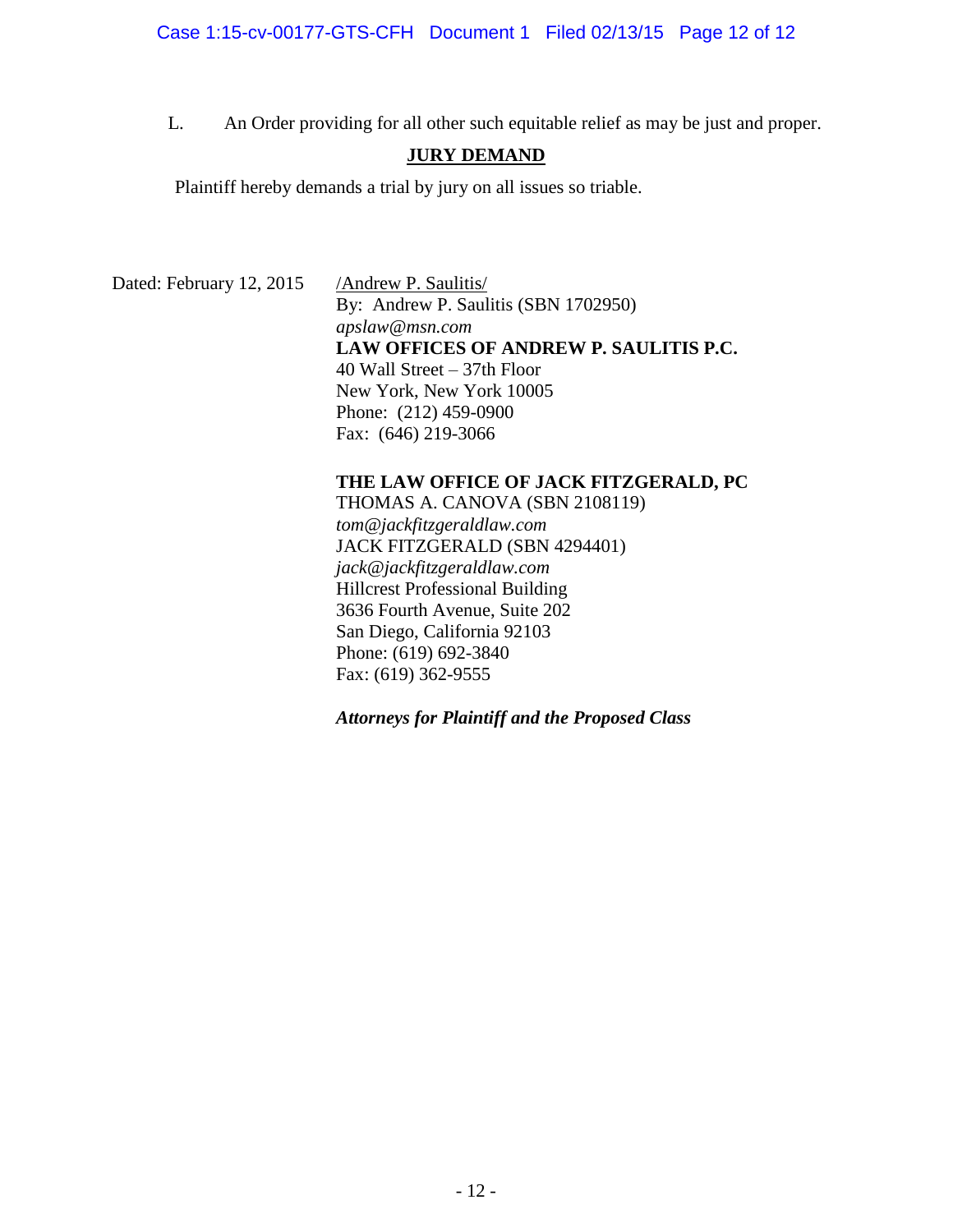# IS 44 (Rev. 12/12) **Case 1:15-cv-00177-GT&rvFH** *e***06VER'sHEET**iled 02/13/15 Page 1 of 2

The JS 44 civil cover sheet and the information contained herein neither replace nor supplement the filing and service of pleadings or other papers as required by law, except as provided by local rules of court. This form,

| I. (a) PLAINTIFFS<br>Lumbra, Rachel on behalf of herself and all others similarly situated                                                                                                                                                                                                          |                                                                                                                                                                                                                                                           |                                                                                                                                                                                                                                                                                                                            | <b>DEFENDANTS</b><br><b>General Nutrition Corporation</b>                                                                                                                                              |                                                                                                                                                                                                                      |                                                                                                                                                                                                                                                                                                   |
|-----------------------------------------------------------------------------------------------------------------------------------------------------------------------------------------------------------------------------------------------------------------------------------------------------|-----------------------------------------------------------------------------------------------------------------------------------------------------------------------------------------------------------------------------------------------------------|----------------------------------------------------------------------------------------------------------------------------------------------------------------------------------------------------------------------------------------------------------------------------------------------------------------------------|--------------------------------------------------------------------------------------------------------------------------------------------------------------------------------------------------------|----------------------------------------------------------------------------------------------------------------------------------------------------------------------------------------------------------------------|---------------------------------------------------------------------------------------------------------------------------------------------------------------------------------------------------------------------------------------------------------------------------------------------------|
| (b) County of Residence of First Listed Plaintiff<br>Schenectady, NY<br>(EXCEPT IN U.S. PLAINTIFF CASES)                                                                                                                                                                                            |                                                                                                                                                                                                                                                           |                                                                                                                                                                                                                                                                                                                            | County of Residence of First Listed Defendant<br>Allegheny, PA<br>(IN U.S. PLAINTIFF CASES ONLY)<br>IN LAND CONDEMNATION CASES, USE THE LOCATION OF<br>NOTE:<br>THE TRACT OF LAND INVOLVED.            |                                                                                                                                                                                                                      |                                                                                                                                                                                                                                                                                                   |
| (c) Attorneys (Firm Name, Address, and Telephone Number)<br>Law Offices of Andrew P. Saulitis P.C.<br>40 Wall Street - 37th Floor<br>New York, NY 10005 212-459-0900                                                                                                                                |                                                                                                                                                                                                                                                           |                                                                                                                                                                                                                                                                                                                            | Attorneys (If Known)                                                                                                                                                                                   |                                                                                                                                                                                                                      |                                                                                                                                                                                                                                                                                                   |
| <b>II. BASIS OF JURISDICTION</b> (Place an "X" in One Box Only)                                                                                                                                                                                                                                     |                                                                                                                                                                                                                                                           |                                                                                                                                                                                                                                                                                                                            |                                                                                                                                                                                                        |                                                                                                                                                                                                                      | <b>III. CITIZENSHIP OF PRINCIPAL PARTIES</b> (Place an "X" in One Box for Plaintiff                                                                                                                                                                                                               |
| $\Box$ 1 U.S. Government<br>Plaintiff                                                                                                                                                                                                                                                               | <b>3</b> Federal Question<br>(U.S. Government Not a Party)                                                                                                                                                                                                |                                                                                                                                                                                                                                                                                                                            | (For Diversity Cases Only)<br>Citizen of This State                                                                                                                                                    | <b>DEF</b><br>PTF<br>$\mathbf{X}$ 1<br>$\Box$ 1<br>Incorporated or Principal Place<br>of Business In This State                                                                                                      | and One Box for Defendant)<br>PTF<br>DEF<br>$\Box$ 4<br>$\Box$ 4                                                                                                                                                                                                                                  |
| $\Box$ 2 U.S. Government<br>Defendant                                                                                                                                                                                                                                                               | $\boxtimes$ 4 Diversity<br>(Indicate Citizenship of Parties in Item III)                                                                                                                                                                                  |                                                                                                                                                                                                                                                                                                                            | Citizen of Another State                                                                                                                                                                               | $\Box$ 2<br>$\Box$ 2 Incorporated <i>and</i> Principal Place<br>of Business In Another State                                                                                                                         | $\mathbf{\overline{M}}$ 5<br>$\Box$ 5                                                                                                                                                                                                                                                             |
|                                                                                                                                                                                                                                                                                                     |                                                                                                                                                                                                                                                           |                                                                                                                                                                                                                                                                                                                            | Citizen or Subject of a<br>Foreign Country                                                                                                                                                             | $\Box$ 3 Foreign Nation<br>$\Box$ 3                                                                                                                                                                                  | $\Box$ 6<br>$\Box$ 6                                                                                                                                                                                                                                                                              |
| <b>IV. NATURE OF SUIT</b> (Place an "X" in One Box Only)<br><b>CONTRACT</b>                                                                                                                                                                                                                         |                                                                                                                                                                                                                                                           | <b>TORTS</b>                                                                                                                                                                                                                                                                                                               | <b>FORFEITURE/PENALTY</b>                                                                                                                                                                              | <b>BANKRUPTCY</b>                                                                                                                                                                                                    | <b>OTHER STATUTES</b>                                                                                                                                                                                                                                                                             |
| $\Box$ 110 Insurance<br>$\Box$ 120 Marine<br>130 Miller Act<br>$\Box$ 140 Negotiable Instrument<br>$\Box$ 150 Recovery of Overpayment<br>& Enforcement of Judgment<br>151 Medicare Act<br>□ 152 Recovery of Defaulted<br><b>Student Loans</b><br>(Excludes Veterans)<br>153 Recovery of Overpayment | PERSONAL INJURY<br>$\Box$ 310 Airplane<br>315 Airplane Product<br>Liability<br>$\Box$ 320 Assault, Libel &<br>Slander<br>□ 330 Federal Employers'<br>Liability<br>□ 340 Marine<br>345 Marine Product<br>Liability                                         | PERSONAL INJURY<br>$\Box$ 365 Personal Injury -<br>Product Liability<br>367 Health Care/<br>Pharmaceutical<br>Personal Injury<br>Product Liability<br><b>1</b> 368 Asbestos Personal<br><b>Injury Product</b><br>Liability                                                                                                 | □ 625 Drug Related Seizure<br>of Property 21 USC 881<br>$\Box$ 690 Other<br><b>LABOR</b><br>PERSONAL PROPERTY   710 Fair Labor Standards                                                               | 158 152 422 Appeal 28 USC 158<br>$\Box$ 423 Withdrawal<br>28 USC 157<br><b>PROPERTY RIGHTS</b><br>$\Box$ 820 Copyrights<br>□ 830 Patent<br>$\Box$ 840 Trademark<br><b>SOCIAL SECURITY</b><br>$\Box$ 861 HIA (1395ff) | 375 False Claims Act<br>$\Box$ 400 State Reapportionment<br>$\Box$ 410 Antitrust<br>$\Box$ 430 Banks and Banking<br>450 Commerce<br>$\Box$ 460 Deportation<br>1 470 Racketeer Influenced and<br>Corrupt Organizations<br>480 Consumer Credit<br>490 Cable/Sat TV<br>□ 850 Securities/Commodities/ |
| of Veteran's Benefits<br>160 Stockholders' Suits<br>190 Other Contract<br>195 Contract Product Liability<br>196 Franchise                                                                                                                                                                           | □ 350 Motor Vehicle<br>□ 355 Motor Vehicle<br><b>Product Liability</b><br>360 Other Personal<br>Injury<br>$\Box$ 362 Personal Injury -<br>Medical Malpractice                                                                                             | 370 Other Fraud<br>$\Box$ 371 Truth in Lending<br>380 Other Personal<br><b>Property Damage</b><br>385 Property Damage<br>Product Liability                                                                                                                                                                                 | Act<br>720 Labor/Management<br>Relations<br>740 Railway Labor Act<br>751 Family and Medical<br>Leave Act<br>790 Other Labor Litigation                                                                 | <b>1</b> 862 Black Lung (923)<br>$\Box$ 863 DIWC/DIWW (405(g))<br>□ 864 SSID Title XVI<br>$\Box$ 865 RSI (405(g))                                                                                                    | Exchange<br>× 890 Other Statutory Actions<br>□ 891 Agricultural Acts<br>1 893 Environmental Matters<br>$\Box$ 895 Freedom of Information<br>Act<br>□ 896 Arbitration                                                                                                                              |
| <b>REAL PROPERTY</b><br>$\Box$ 210 Land Condemnation<br>220 Foreclosure<br>230 Rent Lease & Ejectment<br>$\Box$ 240 Torts to Land<br>245 Tort Product Liability<br>290 All Other Real Property                                                                                                      | <b>CIVIL RIGHTS</b><br>$\Box$ 440 Other Civil Rights<br>$\Box$ 441 Voting<br>$\Box$ 442 Employment<br>$\Box$ 443 Housing/<br>Accommodations<br>$\Box$ 445 Amer. w/Disabilities<br>Employment<br>$\Box$ 446 Amer. w/Disabilities<br>Other<br>448 Education | <b>PRISONER PETITIONS</b><br><b>Habeas Corpus:</b><br>$\Box$ 463 Alien Detainee<br>$\Box$ 510 Motions to Vacate<br>Sentence<br>$\Box$ 530 General<br>535 Death Penalty<br>Other:<br>$\Box$ 540 Mandamus & Other<br>$\Box$ 550 Civil Rights<br>555 Prison Condition<br>560 Civil Detainee -<br>Conditions of<br>Confinement | 791 Employee Retirement<br>Income Security Act<br><b>IMMIGRATION</b><br>462 Naturalization Application<br>$\Box$ 465 Other Immigration<br>Actions                                                      | <b>FEDERAL TAX SUITS</b><br>□ 870 Taxes (U.S. Plaintiff<br>or Defendant)<br>□ 871 IRS-Third Party<br>26 USC 7609                                                                                                     | □ 899 Administrative Procedure<br>Act/Review or Appeal of<br><b>Agency Decision</b><br>$\Box$ 950 Constitutionality of<br><b>State Statutes</b>                                                                                                                                                   |
| V. ORIGIN (Place an "X" in One Box Only)<br>$\boxtimes$ 1 Original<br>Proceeding                                                                                                                                                                                                                    | $\Box$ 2 Removed from<br>$\Box$ 3<br>State Court                                                                                                                                                                                                          | Remanded from<br>Appellate Court                                                                                                                                                                                                                                                                                           | $\Box$ 4 Reinstated or<br>□ 5 Transferred from<br>Reopened<br>(specify)                                                                                                                                | $\Box$ 6 Multidistrict<br>Another District<br>Litigation                                                                                                                                                             |                                                                                                                                                                                                                                                                                                   |
| VI. CAUSE OF ACTION                                                                                                                                                                                                                                                                                 | Brief description of cause:                                                                                                                                                                                                                               | NY Gen. Bus. Law sections 349 and 350                                                                                                                                                                                                                                                                                      | Cite the U.S. Civil Statute under which you are filing (Do not cite jurisdictional statutes unless diversity):<br>Violations of New York Unfair and Deceptive Business Practices and False Advertising |                                                                                                                                                                                                                      |                                                                                                                                                                                                                                                                                                   |
| VII. REQUESTED IN<br><b>X</b> CHECK IF THIS IS A CLASS ACTION<br><b>COMPLAINT:</b><br>UNDER RULE 23, F.R.Cv.P.                                                                                                                                                                                      |                                                                                                                                                                                                                                                           |                                                                                                                                                                                                                                                                                                                            | <b>DEMAND</b> \$                                                                                                                                                                                       | <b>JURY DEMAND:</b>                                                                                                                                                                                                  | CHECK YES only if demanded in complaint:<br>$\times$ Yes<br>$\square$ No                                                                                                                                                                                                                          |
| VIII. RELATED CASE(S)<br>(See instructions):<br>IF ANY<br><b>JUDGE</b>                                                                                                                                                                                                                              |                                                                                                                                                                                                                                                           |                                                                                                                                                                                                                                                                                                                            | DOCKET NUMBER                                                                                                                                                                                          |                                                                                                                                                                                                                      |                                                                                                                                                                                                                                                                                                   |
| <b>DATE</b><br>02/12/2015<br><b>FOR OFFICE USE ONLY</b>                                                                                                                                                                                                                                             |                                                                                                                                                                                                                                                           | SIGNATURE OF ATTORNEY OF RECORD<br>/s/ Andrew P. Saulitis                                                                                                                                                                                                                                                                  |                                                                                                                                                                                                        |                                                                                                                                                                                                                      |                                                                                                                                                                                                                                                                                                   |
| RECEIPT#<br>0206-3197902                                                                                                                                                                                                                                                                            | \$400<br><b>AMOUNT</b>                                                                                                                                                                                                                                    | <b>APPLYING IFP</b>                                                                                                                                                                                                                                                                                                        | <b>JUDGE</b><br>Case No. 1:15-cv-177                                                                                                                                                                   | <b>GTS</b><br>MAG. JUDGE                                                                                                                                                                                             | <b>CFH</b>                                                                                                                                                                                                                                                                                        |